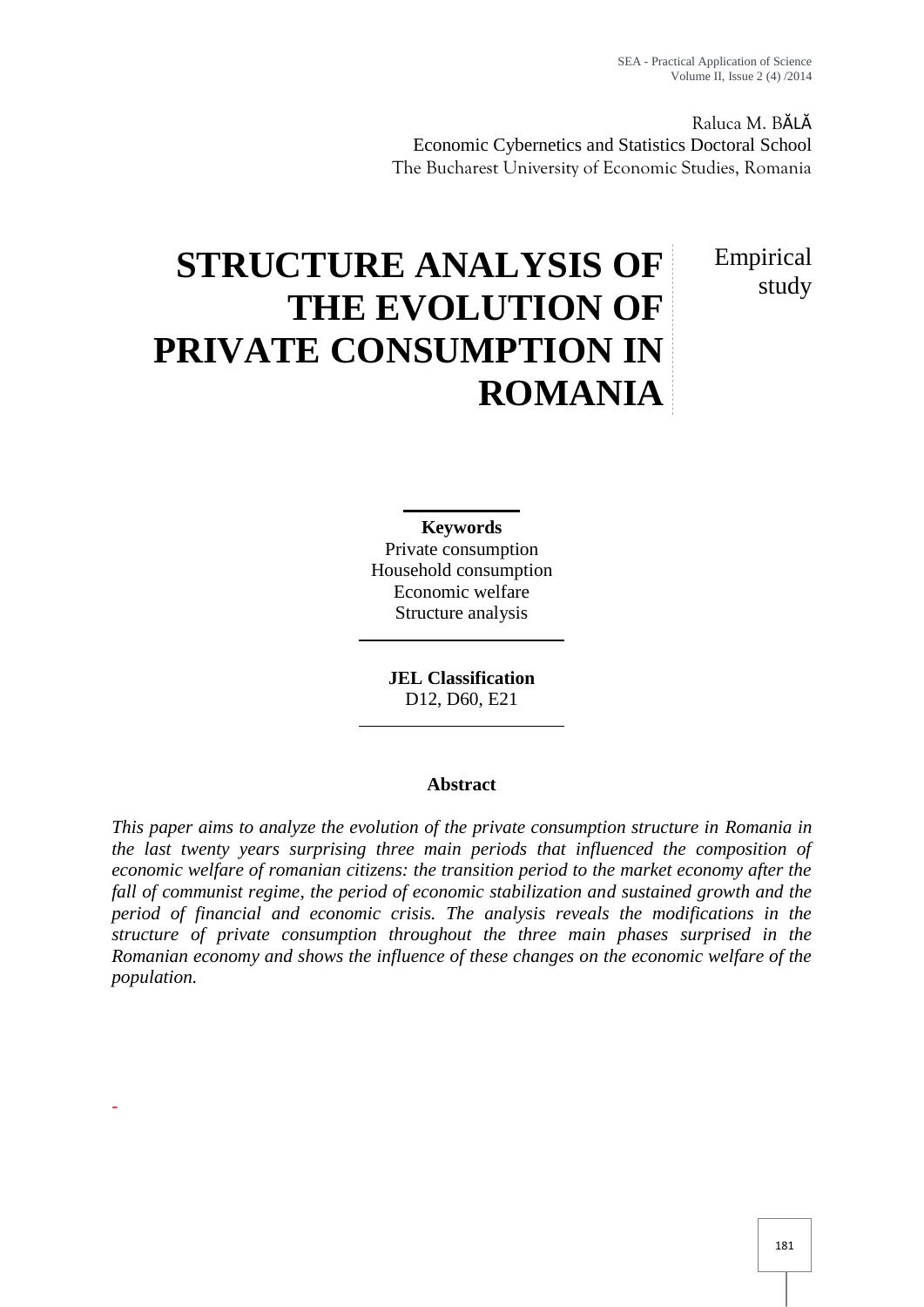#### **Introduction**

Romania's economy has undergone changes over the past two decades, more exactly from the fall of the communist regime in , passing through the transition to an open economy, reaching economic stabilization and sustained growth and confronting with the effects of the global financial and economic crisis.

Gross Domestic Product (GDP), the most important macroindicator of the economy, is composed mainly from the household final consumption expenditure, the main part that influences directly the economic welfare of Romanian citizens.

Therefore, private consumption represents a very important aggregate at both macro and micro level in Romania's economy as it accounts of over two thirds of the country's GDP and it also reflects the expenditure of Romanian households. We live now in a consumer society, an open market economy and one can not live without participating in the economic activity because in order to satisfy even the basic needs people have to purchase products and services.

The purpose of the paper is to analyze the evolution of the structure of private consumption with its implication over the economic welfare at macro and micro level over the last two decades in Romania. The importance of this study lies in the awareness of the changes in the composition of household consumption that was influenced throughout the time and how these changes affected the economic welfare of citizens.

#### **Literature review**

#### **Consumption and economic welfare.**

Private consumption refers to households actual individual final consumption that consists of households expenditure on purchasing goods and services in order to directly meet the individual needs of resident households members, government expenditure for individual consumption (education, health, social security, and welfare, culture, sport, recreation, collection of households refuse) and non-profit institutions serving households expenditure for individual consumption.

The connection between private consumption and economic welfare has received insufficient attention in Romanian specialized literature, the majority of researchers and authors using the general concept of welfare, sometimes wrongly associating it with that of well-being, quality of life or standard of living. Some say that although GDP reflects to some extent the economic welfare of a country, this indicator is not adequate for this purpose (Doltu, 2004). Even if these terms are related one to eachother and are mutually influenced, they do not have the same meaning, hence the separate existence of these concepts.

The importance of statistically analyzing the consumption of households stems from the fact that it is a leading indicator used in the formulation of socio-economic policies concerning both economic development and welfare being also useful for the business environment and for the population (B bucea & B 1 cescu, 2011; Stanciu & Mih ilescu,  $2011$ ).

Also Stroe et al. (2011) remark that

"the level and structure of consumption are economic variables that reflect the welfare of the population, conditioned by the general macroeconomic context as well as agricultural policies, and many other factors".

In general terms "consumption means satisfying needs" and simply put "consumption means to have a good or a service, to own it to use or to dispose it in order to satisfy particular needs" (Firat et al., 2013). The act of consumption by means of money has both social and economic benefits by complying with the needs, wants and desires, goods, services and money or some value that substitutes material value in order to meet the demands (Firat et al., 2013). Moreover Solomon (1999) asserts the fact that a product may have at least two types of benefits for the consumer fullfiling a need that may be utilitarian and/or hedonic.

To give a short definition, economic welfare represents that part of welfare concept that can be measured through consumables (food, nonfood goods and services) expressed in monetary terms (Pigou, 1932).

Nevertheless the purchasing act of products or services through economic transactions improves the buyer's social welfare apart from the economic one. As it is defined in an economic dictionary, the social or colective welfare refers to that type of welfare achieved by all members of the collectivity through a minimum stock of economic goods considered to be decent and normal (Varjan, 2011). D ianu acknowledges the influence of consumption and the macroeconomic imbalances over the welfare and societal welfare of people (D ianu, 2000).

Even if the act of consumption also satisfies the social needs of people it is primarily of economic nature contributing to the economic welfare of the individuals.

Pigou (1932) stated more about this concept and its relation with consumption as follows:

"The one obvious instrument of measurement" available in social life is money. Hence, the range of our inquiry becomes restricted to that part of social welfare that can be brought directly or indirectly into relation with the measuring-rod of money. This part of welfare may be called economic welfare. [...] Nevertheless, though no precise boundary between economic and non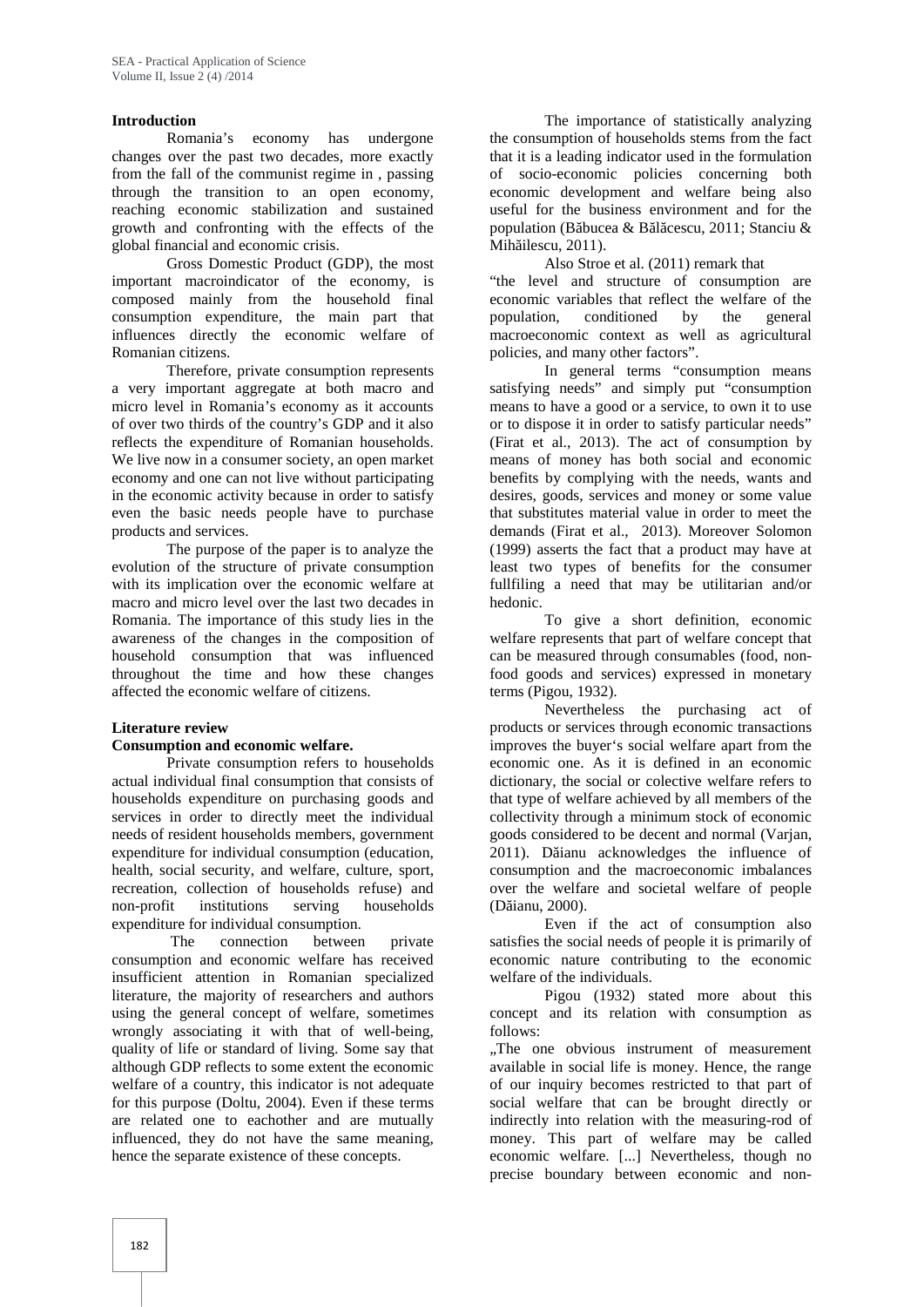economic welfare exists, yet the test of accessibility to a money measure serves well enough to set up a rough distinction. Economic welfare [...] is the subject-matter of economic science."

Economic welfare thus refers to that part of social welfare that can be fulfilled through economic activity (Samuelson & Nordhaus, 1999).

As stated by Stanciu (2012) "the main purpose of any act of consumption aims the general field of welfare, conditioning the prosperity, good disposition, cleanness, elegance, emotion or pleasure, by meeting the different needs of the consumers" emphasizing the importance of the amount and structure of the material welfare obtained through consumption of goods and services.

Following this relationship, the National Bureau of Statistics of the Republic of Moldova has proposed in 2007 (Biroul Na ional de Statistic al Republicii Moldova, 2007) an indicator for the analysis of citizens welfare by summing up the consumption expenditure and performing certain adjusments concerning the methodology.

**Private consumption of households in Romania.** Consumption of population in Romania accounts for the main part in the size of demand, as it represented 74% of GDP in 2008, the peak of economic growth period. In what concerns the structure of consumption it has been observed a shift in the last decades from goods purchasing to services demand in many countries from European Union (Russu, 2012). The effects of this change has been noticed more in the recent years when, as Stroe, Cojanu and Militaru (2010) have stated, as a result of the economic crisis many households had to reconsider their priorities for consumption thus being obliged to pay certain housing utilities and services first at the expense of the expenditure allocated for food products.

Nevertheless, in the last two decades, Romanian people have spent almost half of consumption expenditure on food products, 55.8% in 2001 and 45-50% in the period of economic prosperity, until 2007, placing the country within EU as having a strongly strained consumption model mainly due to food sector spending (Stanciu, 2010).

In 2008 Romania had the following structure of the total consumption expenditure: for food 44.3%, for non-food goods 31.5% and for services 24.2% (Romanian Statistical Yearbook, 2009). In general, the greater the share of food in total consumption expenditure of a household the poorer the family of that household is, since most of the money are spent to cover basic needs (Orgonas, 2011).

Besides the principal composition of household consumption Gabor (2013) admits the

benefits of the degree of endowment with durable goods over the economic and social welfare of the population of post-communist Romania.

In the following sections are presented and discussed the main aspects concerning the level and structure of the evolution of private consumption of households in Romania and its influence over the economic welfare of the citizens.

#### **Data and discussion**

Private consumption (Household final consumption expenditure – HFCE) is the macro indicator that owns the largest share of GDP, Romania's economy being one based mainly on consumption, this share increasing constantly in the last 20 years, starting with the fall of communist regime and continuing with the transition to the market economy and the period of economic growth. Thus the proportion of household final consumption expenditure in GDP (including also the statistical discrepancies in the consumption indicator) increased from about 66% in 1990 to over 83% in 2012 as seen in Figure 1.

In the first three years after the fall of the communist regime, 1990-1992, household consumption declined along with GDP, the beginning of transition being reflected by a difficult economic situation (Figure 1). The following period was characterized by economic growth of the final output, the population consumption following the same increasing trend between 1993- 1996, their values gradually returning to their 1990 levels (Figure 1).

The end of 1996 brings new general election so, the next year marks the change of political leadership, a factor that significantly influenced the economic climate leading to a decline through the reduction of GDP until the end of 1999, while the household consumption maintained for three years relatively at the same value (Figure 1).

Year 2000 represented another electoral year establishing a new Government, the macro indicators knowing a continued and sustained expansion until 2008, the peak year of the period of maximum economic growth from the past 20 years. During this period the share of private consumption rose from 68% in 2000 to 86% in 2008 (Figure 1), mostly due to the consumption credits of the households.

Starting with 2010 the production and consumption registered small increases as a sign of economic recovery and of a relative stabilization after the significant negative economic effects generated by the global crisis (Figure 1).

This recovery of consumption was due to wage growth in 2012 and 2013, when the salaries were restored for more than 1.187 million of state employees, previously (2010) being reduced by 25%. In 2012, their salaries were increased by 8%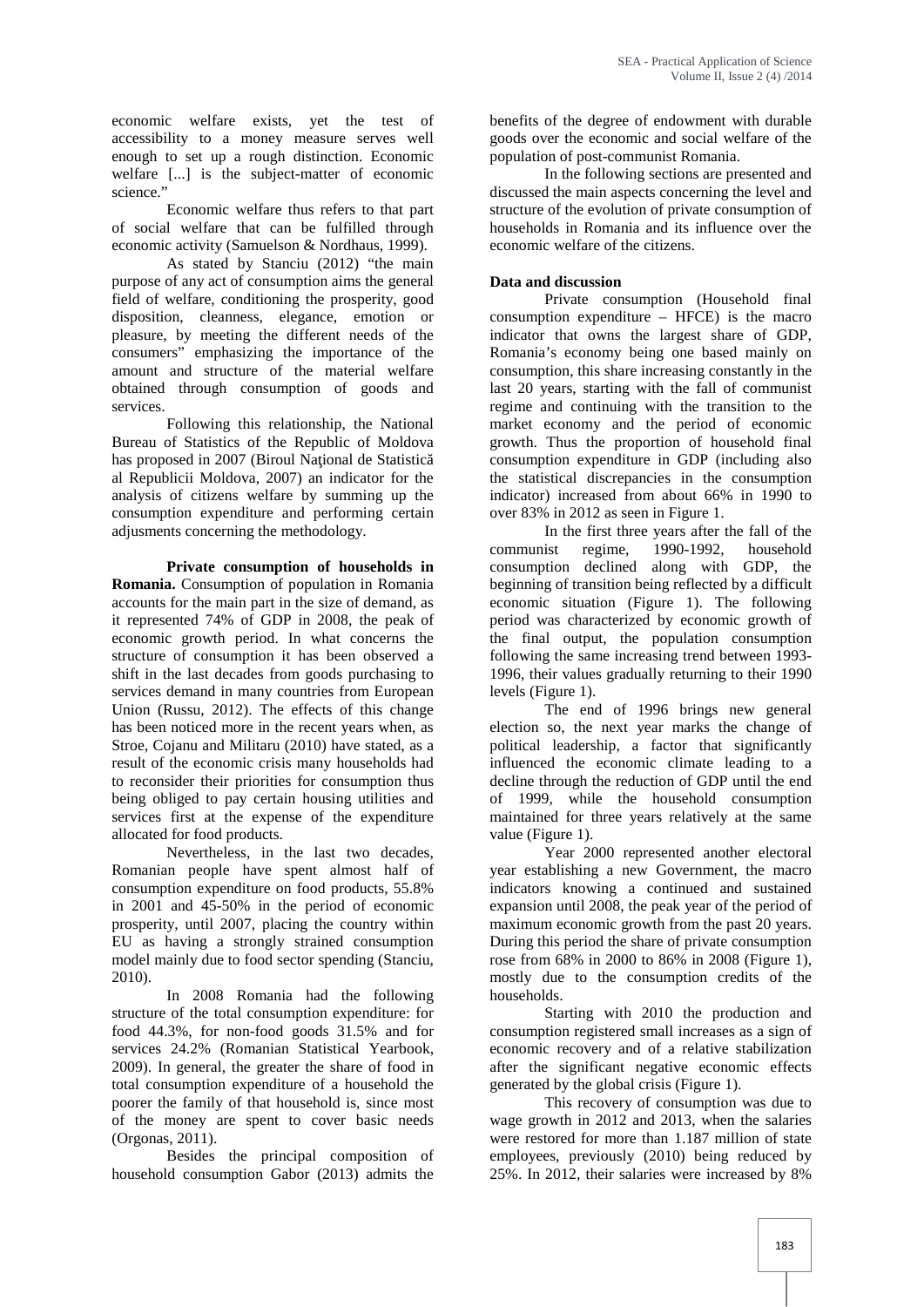in June and then, in 2013, the value for covering the two salary increases amounted to about 4.6 billion lei (Marinescu, 2014).

In what regards the dynamic of annual changes of two macro indicators, it highlights a common path along the period analyzed, household consumption per capita recording increases generally higher compared to those of GDP per capita, reaching two peaks up to 13% and 14% in 1995/1994 and in 2004/2003 respectively (Figure 2). Negative changes took place in the downturn period of political-economic situation namely between 1991-1993 and in 1997-2000 together with the considerable decline of 2009/2008, when the effects of economic crisis affected the Romanian economy (Figure 2).

The small growth of household consumption can be explained by the lack of growth reinforcement being due to the distrust of the population in the recovery of national economic situation, increasing their deposits in real terms by 3.3% in 2012 and by 4.5% in 2013 (Marinescu, 2014).

Summarizing the period before financial crisis, 1990-2008, it can be stated that there were two stages of deep recession (1990-1992, 1997- 1999) and two of relative economic growth (1993- 1996, 2000-2004) followed by a great increase between 2004-2008.

The structure of final consumption expenditure of households by the main consumption purposes in the period 1995-2010 are presented in Figure 3 and Figure 4. In Figure 3 are shown the first three items by the largest size of the shares in total consumption expenditure, namely "Food and non-alcoholic beverages" with shares between  $27.5\% - 38.5\%$ , ...Housing, water, electricity, gas and other fuels" with 15.5%-25.5% and "Transport" with 10.9%-18%. The demand in "Food and non-alcoholic beverages" has declined over the analyzed period by over 10 percentage points (p.p.) mainly due to the increase of expenditure related to "Housing, water, electricity, gas and other fuels" by changing with almost 7 p.p.. The third large share in consumption expenditure owned by "Transport" expenses had a relative constant path between 1995-2004, registering growth in the following two years only to return to its lowest value of the entire period of 11% in total consumption. These three main consumption destinations reveal to some extent the consumer profile of post-communist Romania that is characterized by a transfer of a major part of food products consumption to that of services expenditure, thus increasing the economic welfare of the households by spending less on food goods with the specification that the increase in housing expenditure means more money spent on housing utilities rather than spending on other goods or services that contribute more to their economic

welfare, revealing the fact that the first priorities of the individuals concerning consumption fulfills the basic needs.

Figure 4 presents the other nine items of consumption purposes as share of total consumption expenditure. Six of them had increased their shares over the period considered as follows: "Health" by 3.7 p.p., "Communications" by 2.4 p.p., "Recreation and culture" by 2.2 p.p., "Clothing and footwear" by 1.1 p.p., "Education" by 0.8 p.p. and "Alcoholic beverages, tobacco and narcotics" by 0.7 p.p.. From Figure 4 it can be observed that beginning with the effects of economic recession, in 2010 has been registered high increases in alcohol and narcotics spending along with health expenditure and those for communications. These facts reflect the impact of the global economic crisis that negatively influenced the structure of the households consumption and also the economic welfare of individuals.

The other three items of the structure of consumption expenditure had a relatively fluctuating trajectory as seen in Figure 4, the biggest decline along the period 1995-2010 being recorded by item relating to "Restaurants and hotels" reducing by 3.1 p.p. as an obvious and expected consequence due to the economic crisis.

Overall it is important to notice here that the lowest share in the total consumption expenditure is the one allocated for education spending. Even though the amount of money spent for education purposes has increased mainly after 2004, in the last two years of the period its value has decreased reaching almost the value of 2003 of about 1%. This indicates that romanian households do not value too much the importance of education and the influence of it over the evolution of individual in the society concerning both spiritual and material levels thus affecting the present and future economic welfare of the citizens.

In what concerns the extent of the population consumer loans phenomenon, especially after 2003, it is significant not so much for the great propensity of the citizens to consume but because of the scarcity regarding the endowment of majority households with consumer durables (Figure 5) before 2004 (Stanciu, 2010).

As can be seen in Figure 5, the average number of the main durable goods has increased during the period 1995-2007, registering strong growths after 2001 for TVs, refrigerators and freezers and gas cookers, the cars recording the lowest increases due to the high cost of acquisition. On the 2008-2013 time interval the consumer durables had a relatively constant evolution with the exception of TVs, electric laundry washing machines and vacuum cleaners whose average number per 100 households has slowly increased. The refrigerators and freezers registered a small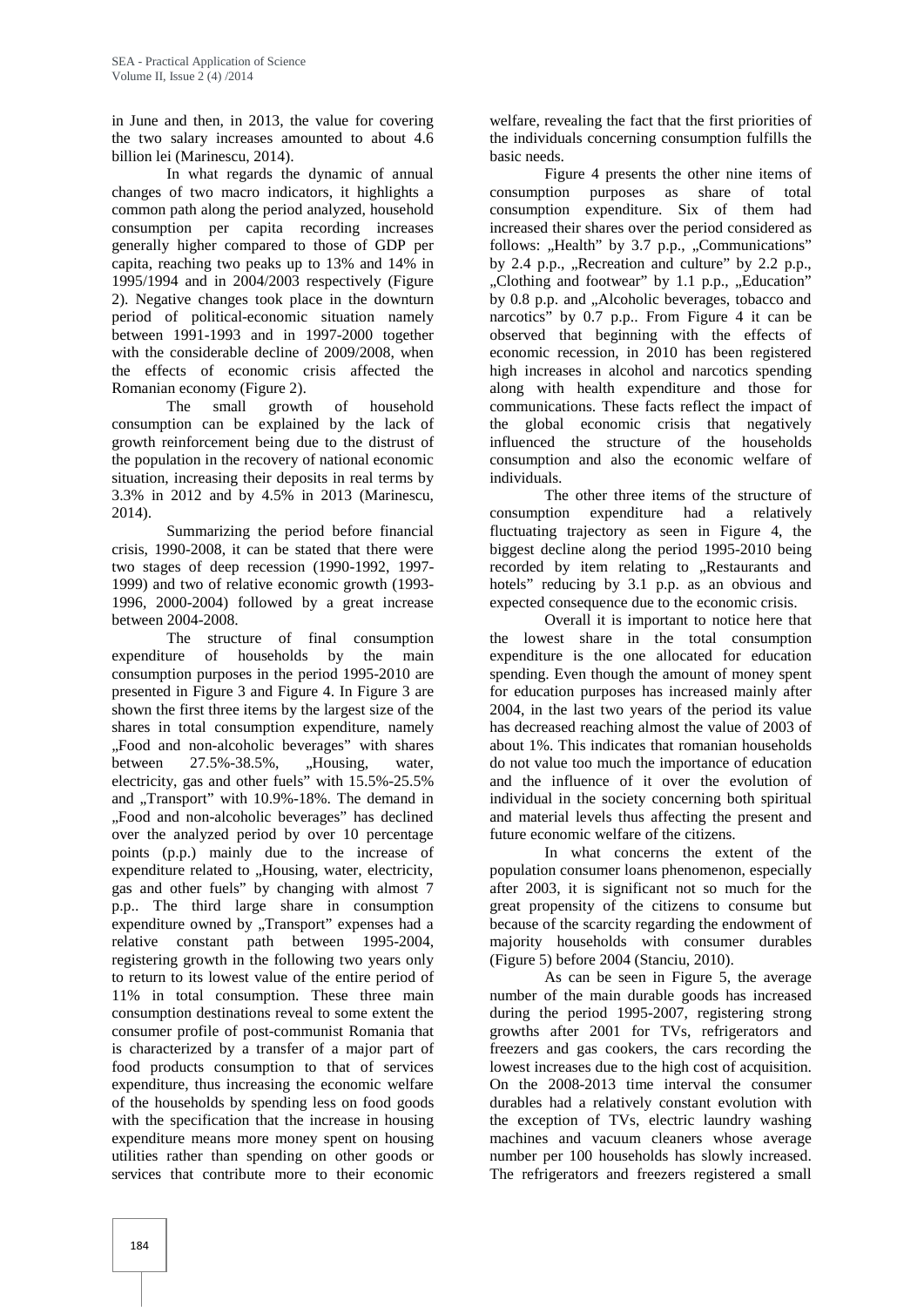decrease of its average value in 2013 due to the increase in purchasing refrigerators that incorporate also the freezers.

#### **Conclusions**

The importance of analyzing the evolution of consumption structure is evidenced by its impact at both micro and macro level concerning the economic welfare of people by fulfilling the social and economic needs through the act of consumption which contributes also to the economic activity as a whole.

The analysis revealed that private consumption is the macro indicator that accounts on average more than two thirds of GDP, Romania's economy being one based mainly on population's consumption. Following the analyzed period it can be stated that there were two stages of deep recession (1990-1992, 1997-1999) and two of relative economic growth (1993-1996, 2000-2004) followed by a great increase between 2004-2008 and shortly after by the phase of decline due to economic recession, all of which had affected the population's consumption and economic welfare.

The level of consumption expenditure is important but more importantly is the structure of it at household level in order to find out the consumption behaviour of the citizens.

Summarizing the results that the structure analysis had pointed out, it can be stated that romanian households spend the least on education and less on health but more on food and housing services and utilities. These results reflect the image of a nation that has not yet gone over the consumption habits of the transition period, the period of steady growth between 2004-2008 being too short to change significantly the structure of consumption expenditure.

# **Acknowledgement**

This work was cofinanced from the European Social Fund through Sectoral Operational Programme Human Resources Development 2007- 2013, project number POSDRU/159/1.5/S/134197 "Performance and excellence in doctoral and postdoctoral research in Romanian economics science domain".

# **References**

[1] B bucea, A., B  $\,$  cescu, A., (2011). Dinamica veniturilor i a cheltuielilor de consum ale gospod riilor in perioada  $2001 - 2010$ , la nivelul regiunii de dezvoltare SUD – VEST OLTENIA [The dynamics of income and consumption expenditure of households in the period 2001 to 2010 at the level of South- West Oltenia regional development]. *Annals of "Constantin Brâncuşi", University of Târgu-Jiu, Economy Series,* (3), 9-15.

- [2] Biroul Na ional de Statistic al Republicii Moldova (2007). Not cu privire la m surarea s r ciei [Note concerning poverty measurement]. 1-19. Retrieved from http://www.statistica.md/public/files/Seminar eConferinte/Seminar26oct2007/Not\_inf\_mas\_ saraciei\_ro.pdf.
- [3] D ianu, D. (2000). Structure, strain and macroeconomic dynamic in Romania. *Romanian Center for Economic Policies/Working Papers,* (2), 1-32. Retrieved from

http://www.cerope.ro/pub/study103en.htm

- $[4]$  Doltu, C. (2004). Capitolul 14 M surarea venitului unei ri [Chapter 14 Measurement of the income of a country]. In Bucure ti: ASE Publishing, *Economie Microeconomie i Macroeconomie* [Economy, Microeconomy and Macroeconomy] (pp. 1-6). Retrieved from http://www.biblioteca digitala.ase.ro/biblioteca/pagina2.asp?id=cap1 4
- [5] Firat, A., Kutucuo lu, K. I., Arikan Saltik, I.,  $\&$ Tunçel, O. (2013). Consumption, consumer culture and consumer society. *Journal of Community Positive Practices, XIII* (1), 182- 203.
- [6] Gabor, M. R. (2013). Endowment with durable goods as welfare indicator. Empirical study regarding post-communist behavior of romanian consumers. *Inzinerine Ekonomika- Engineering Economics, 24* (3), 244-253.
- [7] Marinescu, C.  $(2014)$ . Consumul sau produc ia? That is the (economic) question. [Consumption or production? That is the (economic) question ]. *Contributors.ro*. Retrieved from http://www.contributors.ro/economie/consum ul-sau-produc%C8%9Bia-that-is-the economic-question/
- [8] Orgonas, C. (2011). Cum a evoluat structura consumului popula iei în ultimii 10 ani [How the household consumption evolved in the last 10 years]. *Bussinesday.ro.* Retrieved from http://businessday.ro/07/2011/cum-a-evoluat structura-consumului-populatiei-in-ultimii-10 ani/
- [9] Pigou, A. C. (1932). Part I, Chapter I Welfare and economic welfare. In London: Macmillan and Co.. Library of Economics and Liberty, *The Economics of Welfare. 4th ed.* (pp. 5-73). Retrieved from http://www.econlib.org/library/NPDBooks/Pi gou/pgEW1.html
- [10] Romanian Statistical Yearbook (2009), National Institute of Statistics, Bucharest.
- [11] Russu, C. (2012). The influence of demand on the EU's and Romania's industrial competitiveness. *Economic Insights – Trends and Challenges, I (LXIV)* (3), 57-67.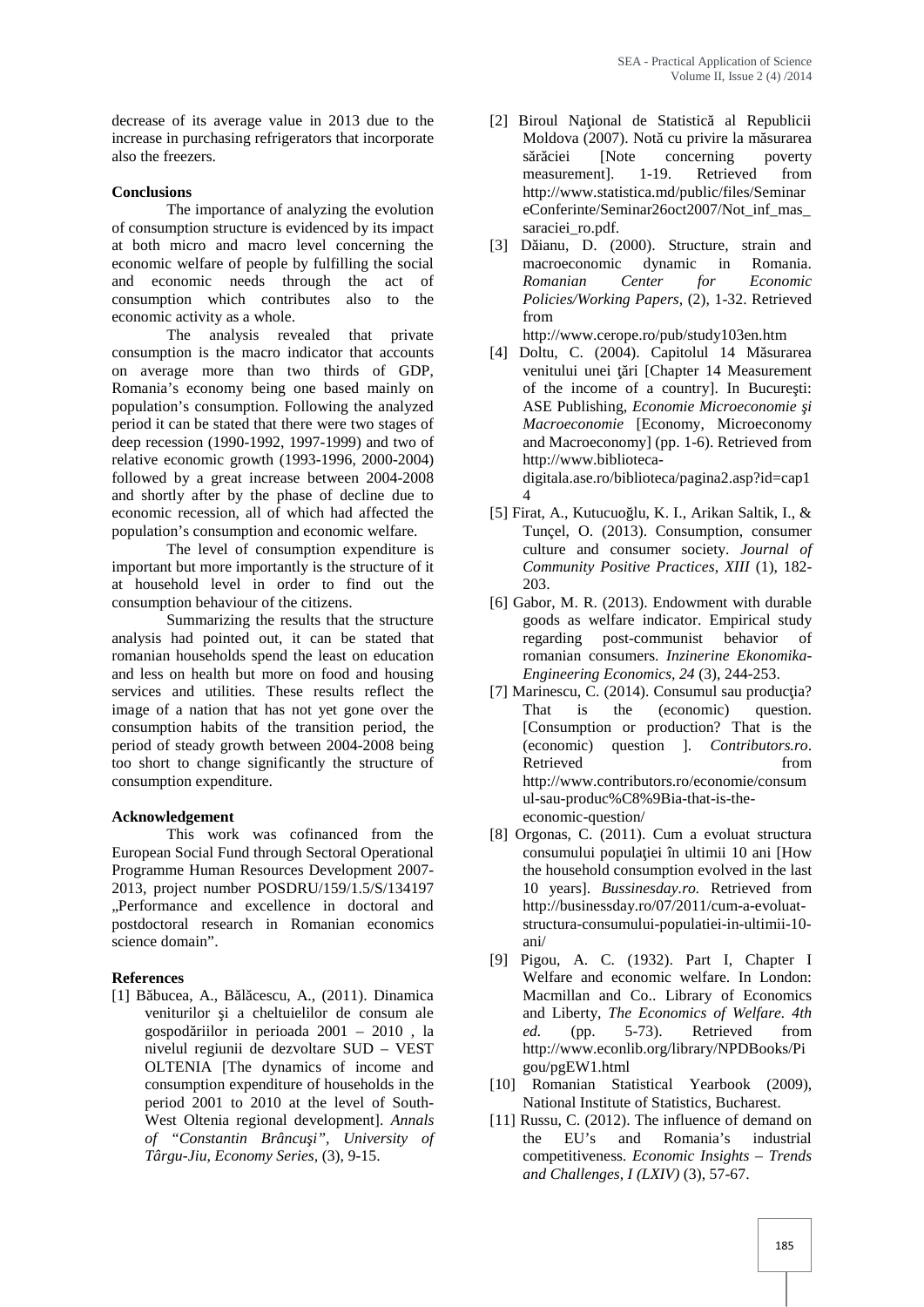- [12] Samuelson, P. A., & Nordhaus, W. D. (2004). *Economics*. New York: McGraw-Hill.
- [13] Solomon, M. R. (1999). *Consumer Behavior Buying, Having, and Being* (4rd ed.). Upper Saddle River: Prentice-Hall. Retrieved from https://openlibrary.org/books/OL364570M/Co nsumer\_behavior
- [14] Stanciu, M. (2010). Consumul popula iei din România în ultimele dou decenii [Household consumption of Romania in the past two decades]. *Calitatea vie ii, XXI* (3-4), 251–273.
- [15] Stanciu, M. (2012). Positive practices in reorganising the consumption patterns. *Journal of Community Positive Practices,* (3), 556-570.
- [16] Stanciu, M., Mih ilescu, A. (2011). Consumption models and purchasing power. *Calitatea vie ii, XXII* (1), 12-30.
- [17] Stroe, C., Cojanu, S.-F., & Militaru, E. (2010). The profile of romanian consumer and how the economic crisis impacts the consumer mentality. *Annals of Spiru Haret University, Economic Series, 1*(1), 29-36.
- [18] Stroe, C., Militaru, E., Pirciog, S., Ciuca, V., Cambir, A., & Barti, C. (2011). The analysis of the importance of the consumption from own resources in reducing Romanian poverty incidence based on simulations of poverty rates by disposable income. *Recent Researches in Economics and Management Transformation, Proceedings of the 6th IASME/WSEAS International Conference on Economy and Management Transformation (EMT '11),* WSEAS Press*,* 31-36. Retrieved from http://www.wseas.us/elibrary/conferences/2011/Angers/EMT/EMT- 04.pdf
- [19] Varjan, D (2011). Capitolul VI Agregate ale economiei i politicii sociale [Chapter VI Economic and social policy agreggates]. In Centrul de Resurse pentru Economie Socială*,*  $E$ conomie i politici sociale-Universul *Economiei Sociale* (pp. 1-63). Retrieved from http://www.economiesociala.net/imag/files\_4/ 932367154e2d2592bcd09.pdf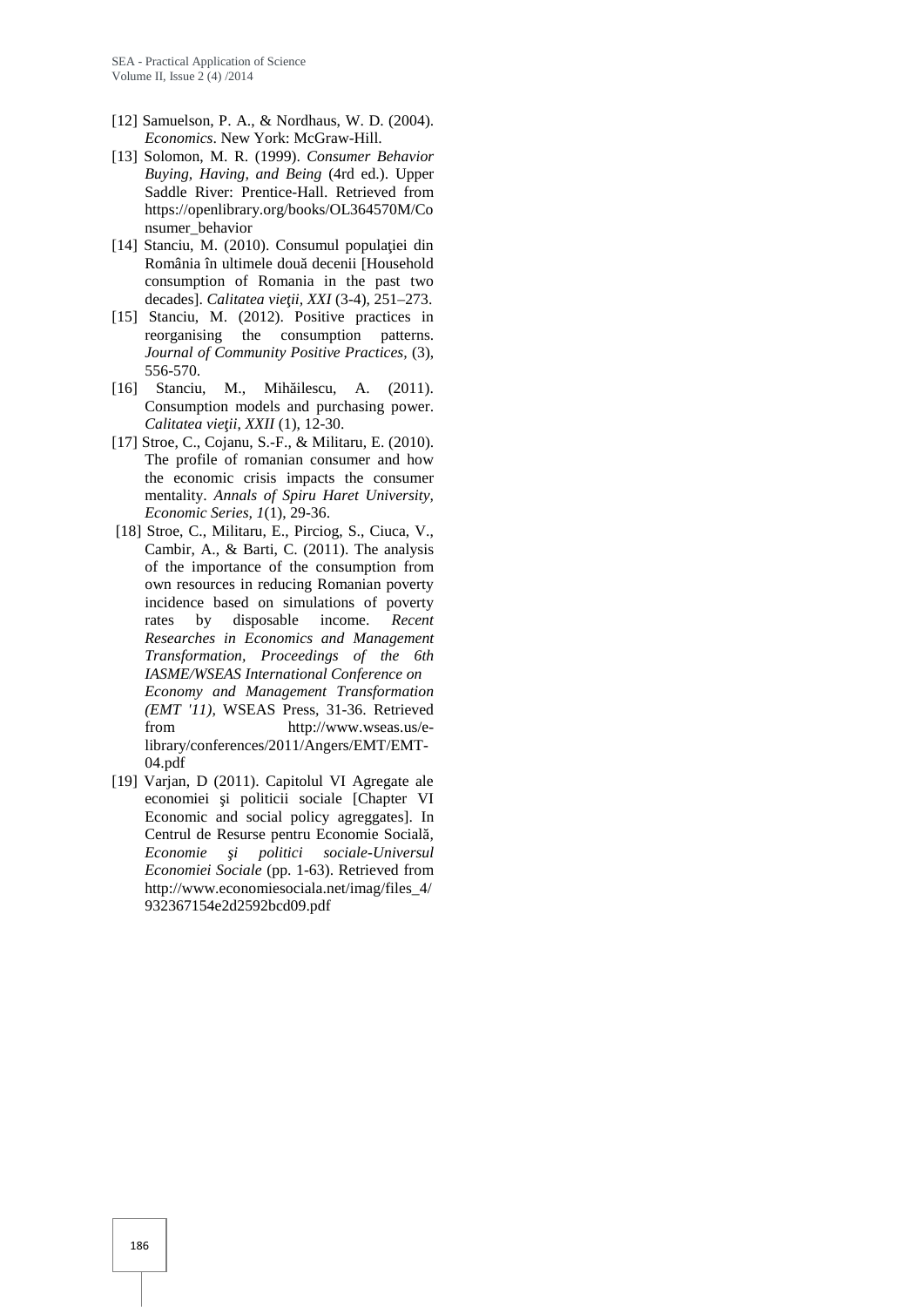# **Figures**



*Figure 1* The evolution of HFCE per capita, GDP per capita (constant 2005 US \$) and of the share (%) of HFCE in GDP in the period 1990-2012 *Data source: WorldBank Online Database*



*Figure* 2 The evolution of annual growth (%) of HFCE per capita and GDP per capita in the period 1991-2012 *Data source: WorldBank Online Database*



*Figure 3* Structure of final consumption expenditure of households by consumption purpose - II (% of total) in the period 1995-2010 *Data source: Eurostat Online Database*